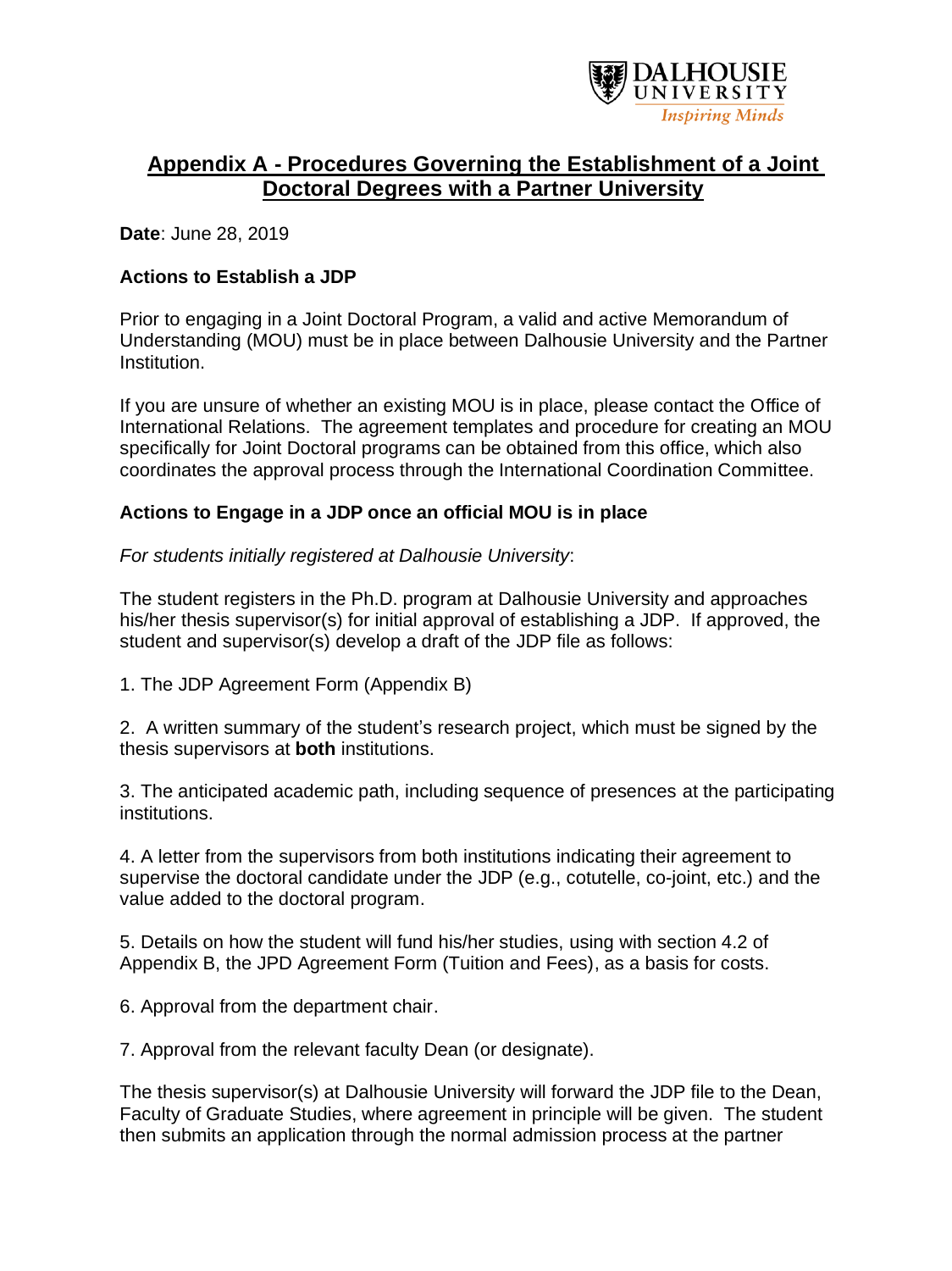institution and receives an official offer of admission for the chosen Ph.D. program at the partner institution. Once admitted, the entire JDP file is considered finalized.

Official signing of the JDP Agreement is then performed. The following signatures must be included:

- □ Dean, Faculty of Graduate Studies;
- $\Box$  Appropriate counterpart at the participating institution;
- □ Chair/Director of both doctoral programs;
- $\Box$  Thesis supervisors from both institutions;
- Student; and
- $\Box$  Any additional signatures as required by the partner institution

## *For students initially registered at a partner university*:

The student registers in the doctoral program at his/her home university and approaches his/her thesis supervisor(s) for initial approval of establishing a JDP Agreement. It is anticipated that prior to these actions, an expression of interest between the supervisors at each university has already taken place. If approved, the student develops a draft of the JDP file, in consultation with his/her thesis supervisor(s). It is recognized that the partner university may have a specific process for establishing a specific JDP agreement. Regardless, the following should be included in the JDP file for approval from Dalhousie University:

1. The JDP Agreement Form (Appendix B) or equivalent

2. A written summary of the student's research project, which must be signed by thesis supervisors at both institutions

3. The anticipated academic path, including sequence of presences in participating institutions

4. A letter from supervisors from both institutions indicating their agreement to supervise the doctoral candidate under the JDP and the value added to the doctoral program

5. Details on how the student will fund his/her studies, using with section 4.2 of Appendix B, the JPD Agreement Form (Tuition and Fees), as a basis for costs.

6. Appropriate approvals from the partner institution

The thesis supervisor(s) at Dalhousie University will receive approval of the JDP file from the department chair and the faculty Dean. Once obtained they will forward the JDP file to the Faculty of Graduate Studies alongside the standard application and recommendation or admission through the normal admission process at Dalhousie University. If approved in principle, the student will receive an official offer of admission